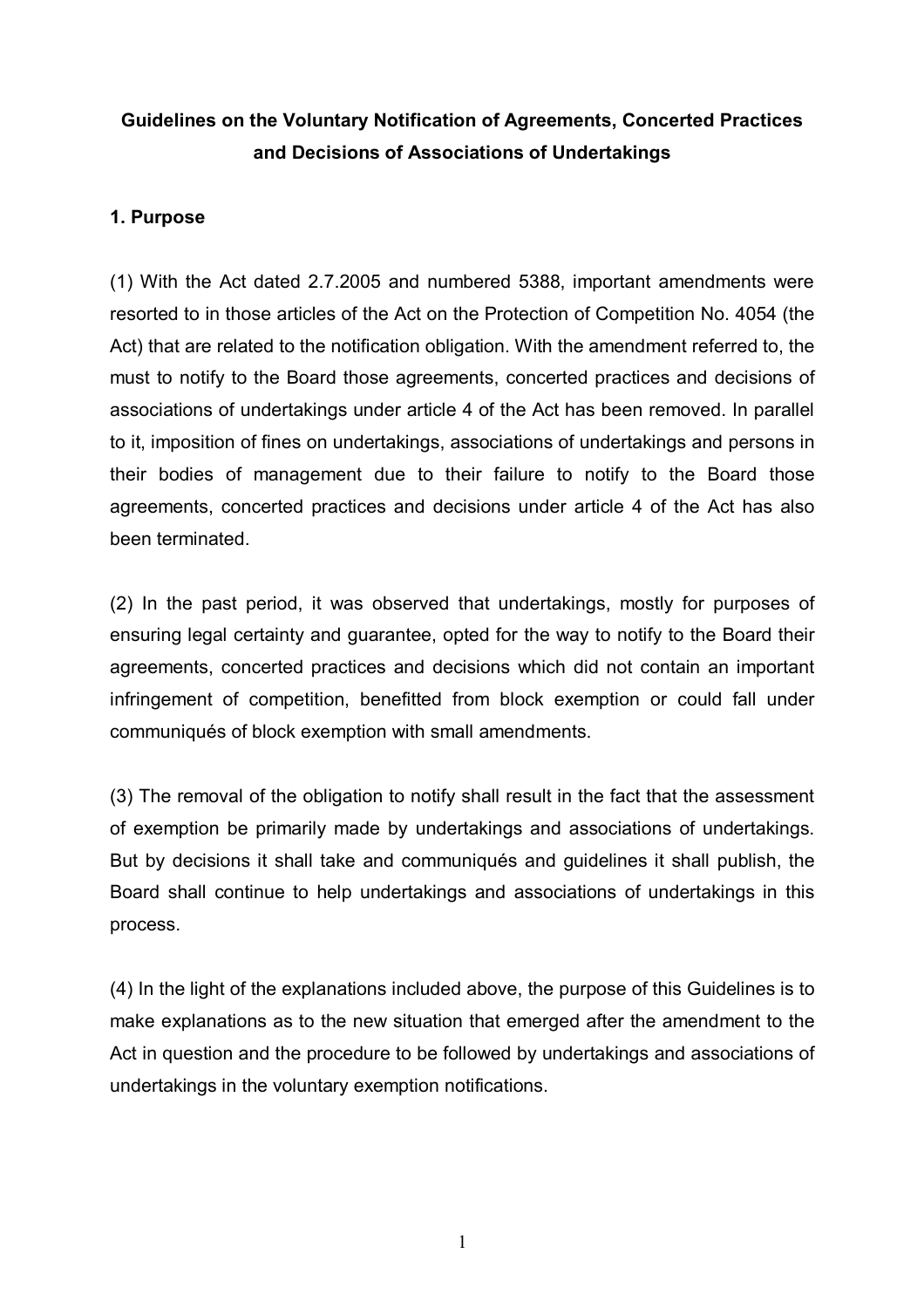#### **2. Ability to Take Exemption Decisions On One's Own Initiative**

 (5) With an amendment made to the Act, the Board shall be able to grant exemption on its own initiative to those agreements, concerted practices and decisions that have not been notified to it but about which it has been informed in any manner in case they bear the terms in article 5 of the Act. The term of having notified the agreement, concerted practice or decision in question to the Board shall not be sought.

(6) As a result of an amendment made to the Act, the legal uncertainty as to the preexemption decision has been relieved by adopting the principle of applying retrospectively as to exemption decisions taken by the Board. Exemption decisions shall be valid as of the date an agreement is concluded or a concerted practice is performed or a decision of an association of undertakings is taken. But in cases where the Board provides for a condition for being able to give an exemption, exemption shall be valid as of the date the condition is fulfilled.

#### **3. Notification**

(7) The Board shall be able to impose, on undertakings and associations of undertakings, an administrative fine in accordance with article 16 paragraph two of the Act for agreements, concerted practices and decisions which fall under article 4 of the Act and for which it decided that it cannot obtain an exemption. In fixing the amount of the administrative fine, whether the agreement, concerted practice and decision in question has been notified to the Board shall not be decisive in any manner.

(8) After removing the obligation to notify, it is essential that undertakings and associations of undertakings make an assessment for exemption themselves without resorting to notification. When it is regarded that the Board has the authority to have a regard on its own initiative whether conditions for exemption are met in any file and exemption decisions are also allowed to apply retrospectively, undertakings or associations of undertakings are not required to resort to notification for precautionary purposes. While making an assessment for exemption, it would be relevant that undertakings and associations of undertakings take into consideration

2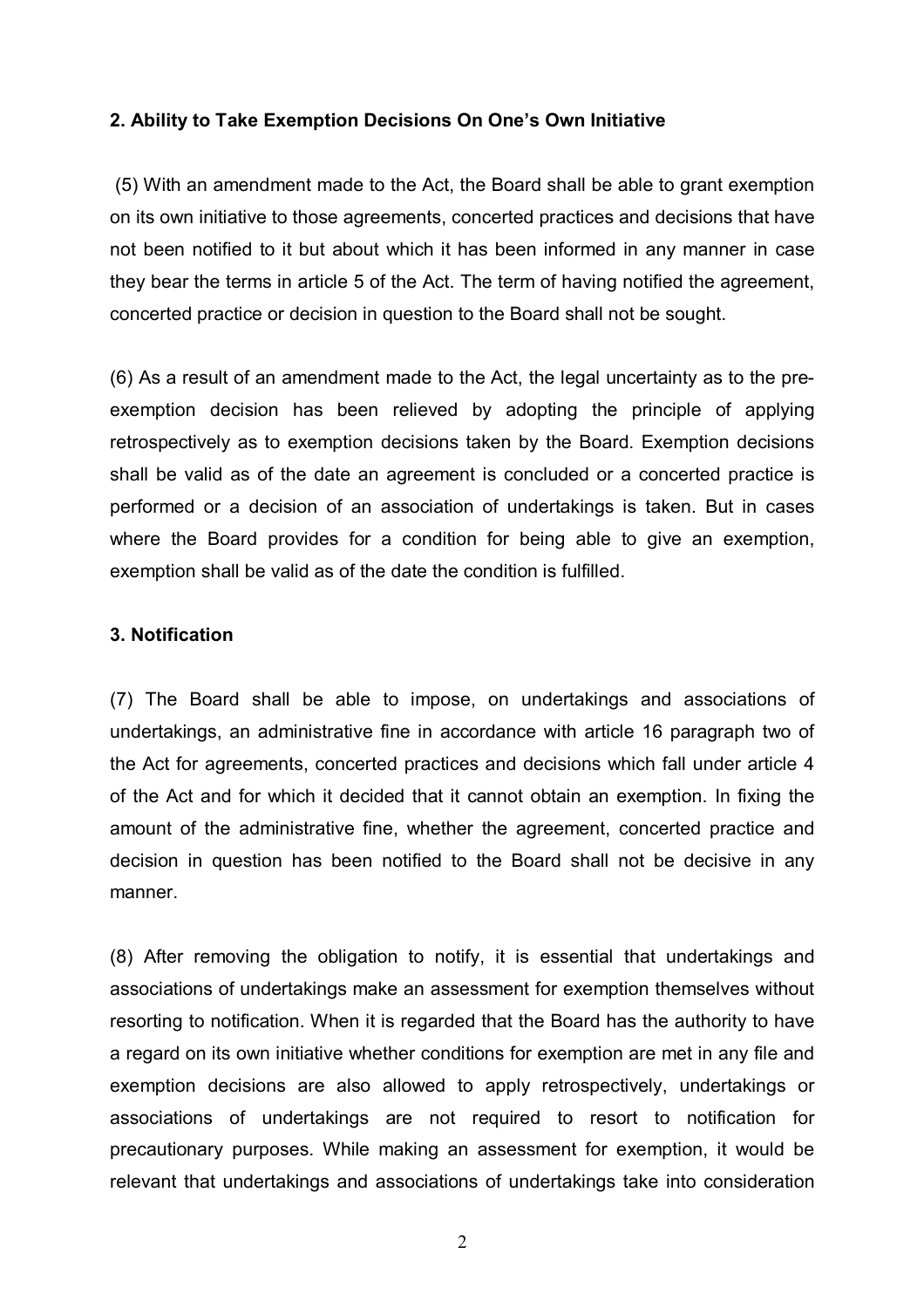those conditions in article 5 of the Act, block exemption communiqués, guidelines issued for the explanation of these communiqués, past decisions of the Board, principles in the source competition rules and case law insofar as it is appropriate.

#### **4. Duration of Exemption**

(9) While exemption decisions could only be given for a maximum of five years before the amendment made by the Act numbered 5388, the limitation of duration has been removed by the amendment in question. Therefore, the Board can tie exemption decisions to a particular duration just as it can give them indefinitely.

### **5. Filing the Notification**

(10) Despite the fact that the obligation to notify has been removed, those notifications to be filed voluntarily are required to be filed by the Notification Form enclosed with this Guidelines. The notification can be filed by one of the parties just as joint notification can also be filed. In case any one of the parties commits a notification, it is compulsory that the notifier informs the other party concerned of the situation. In case a decision of an association of undertakings is in question, the association of undertakings concerned shall commit notification.

(11) A notary-certified signature circular should be enclosed with the Notification Form. The notification can also be filed by representatives of undertakings or associations of undertakings, or a joint representative. Notary-certified proxies showing that a representative or representatives is/are authorized should also be enclosed with the Notification Form. Those notifications filed by unauthorized persons are invalid.

(12) The notification should contain all requested information and documents completely and correctly. Changes to form in these information until the Board decides should be notified to the Board without delay. Fine shall be applicable under article 16 of the Act against those who make a false or misleading declaration in the Notification Form. In case a part of the information and documents requested are not in possession of the parties, it is required that the parties state the reasons of it, and

3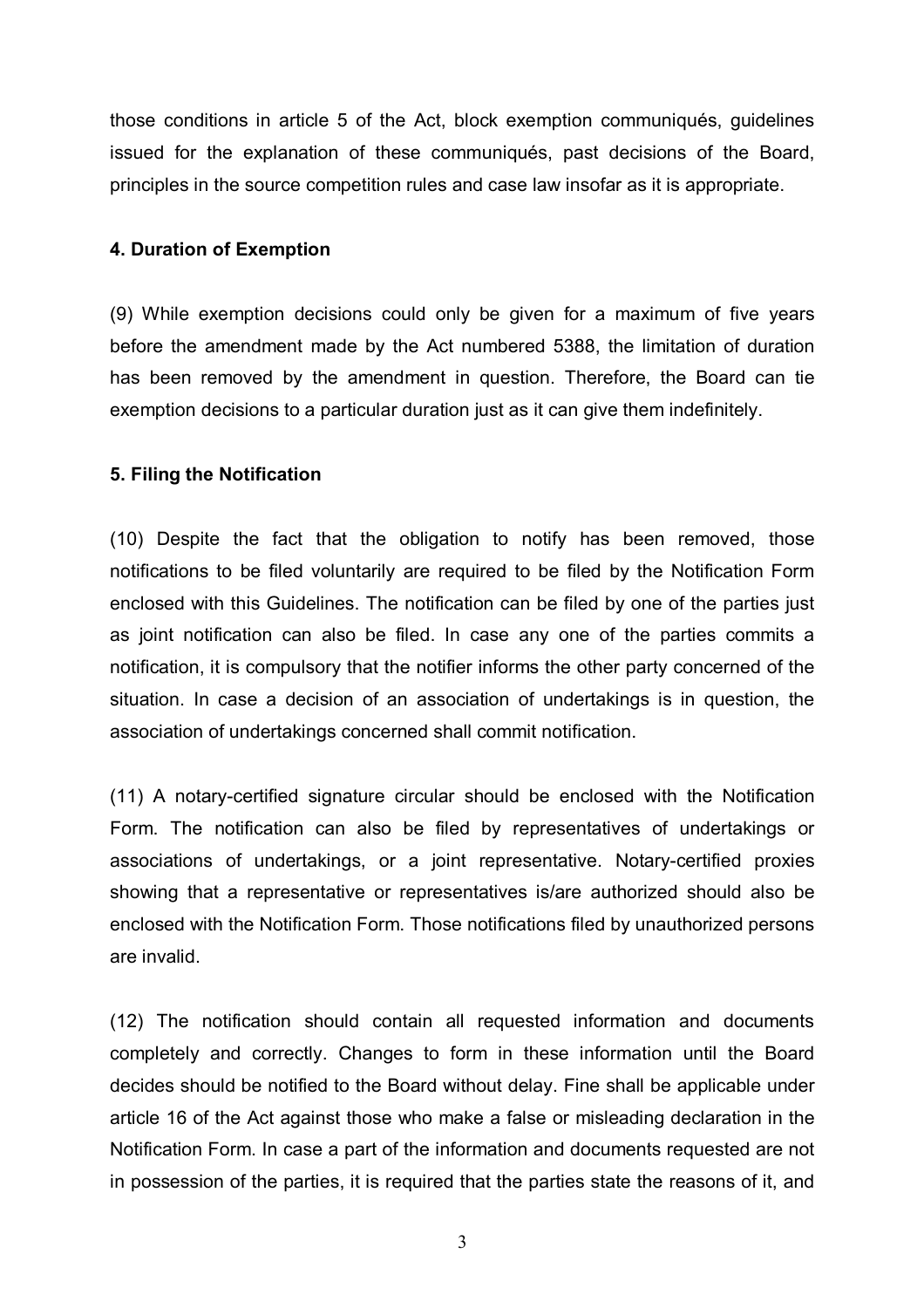provide the healthiest estimated data in their possession related to the information in question and make an explanation as to sources on which they base these estimated information. It is required that the parties also state from where to obtain the information or documents not in their possession. Financial information should be given in YTL or together with the conversion rate if they exist other than in YTL.

(13) Turkish translations of texts (agreement and so forth) prepared in foreign language should also be enclosed with the Notification Form. In case translations have not been made by a sworn translator, it is compulsory that they are approved by authorized persons or representatives.

(14) The Notification Form and attached documents shall be prepared also in electronic form, and shall be forwarded to the Authority headquarters in Ankara by hand or by mail. It is required that all of the pages of the Notification Form be initialed by authorized persons or representatives and that the fact that copies which take place among documents used in application conform to their originals be approved by authorized persons or representatives.

#### **6. Validity Date of the Notification**

(15) The notification shall be deemed to have been filed on the date it arrives in the entries of the Board. If there is incompleteness in information and documents requested in the Notification Form, the notification shall be deemed to have been filed on the date the incompleteness is completed.

# **7. Application of the Notification to Applications for Negative Clearance**

(16) Principles to be followed in a notification to be filed pursuant to this Guidelines shall also be applicable for applications for negative clearance under article 8 of the Act. The expression of "notification" used in the Guidelines also contains the expression of "application".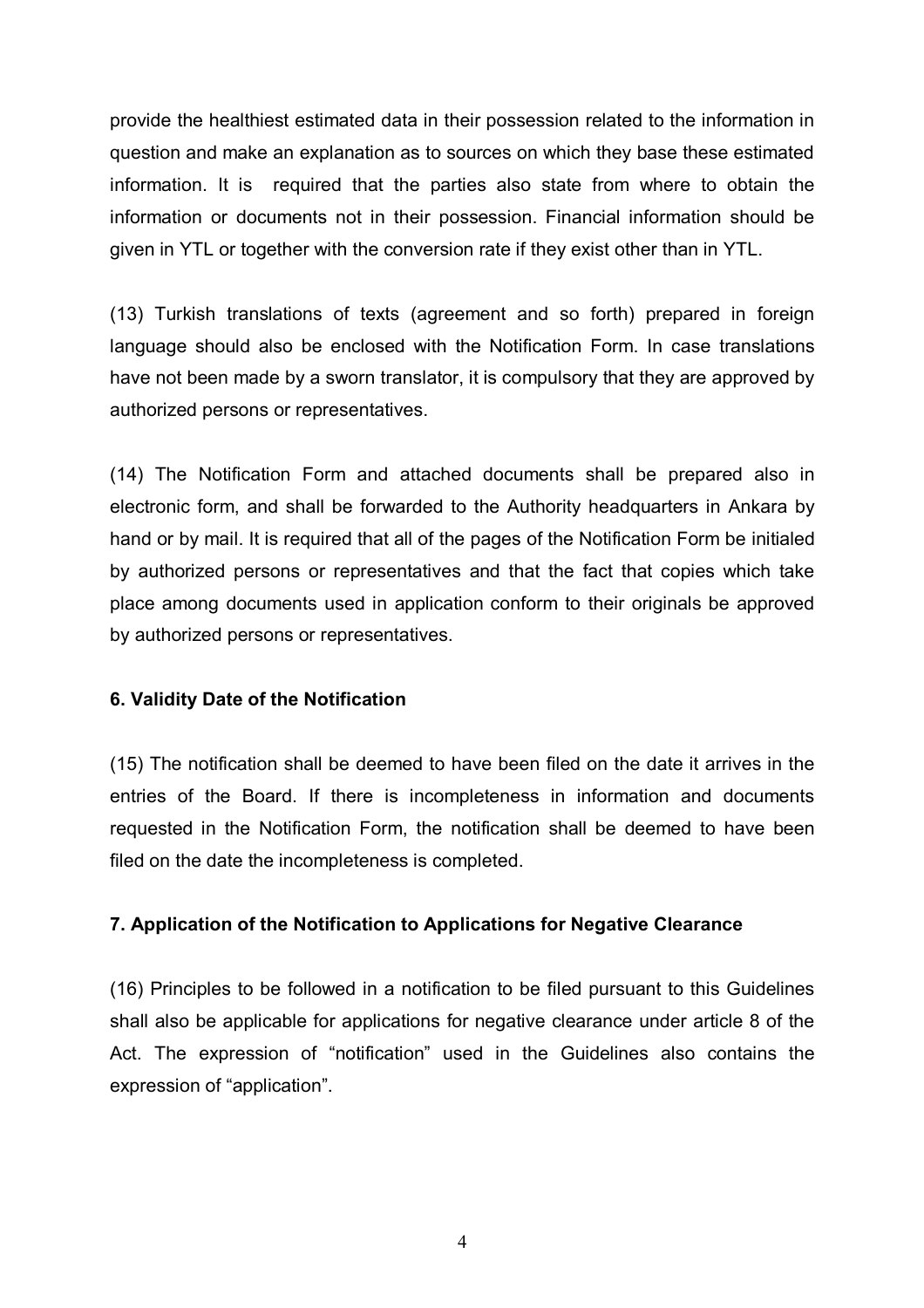# **PRESIDENCY OF THE COMPETITION AUTHORITY**

### **NEGATIVE CLEARANCE/EXEMPTION**

### **NOTIFICATION FORM**

**If parts allocated for each question in the Form are not adequate for the information requested here, detailed information can be given on a separate sheet which would constitute the enclosure of the Form on condition that the relevant item numbers are followed.**

**Before proceeding with answering the questions that take place below, state whether the notification filed by you is a NEGATIVE CLEARANCE APPLICATION or an EXEMPTION NOTIFICATION by marking the choice A or B among the following alternatives.**

**A- NEGATIVE CLEARANCE APPLICATION (Application)** in relation to the establishment that the agreement, decision or concerted practice stated below under article 8 of the Act is not contrary to articles 4, 6 and 7 of the Act

**B- NOTIFICATION IN RELATION TO THE EXEMPTION (Notification)** of the agreement, decision or concerted practice stated below under articles 5 and 12 of the Act from the application of the provisions of article 4 of the Act

# **1. Information in relation to the identity of the parties**

1.1. With regard to the undertaking or undertakings or associations of undertakings which file(s) an Application/Notification: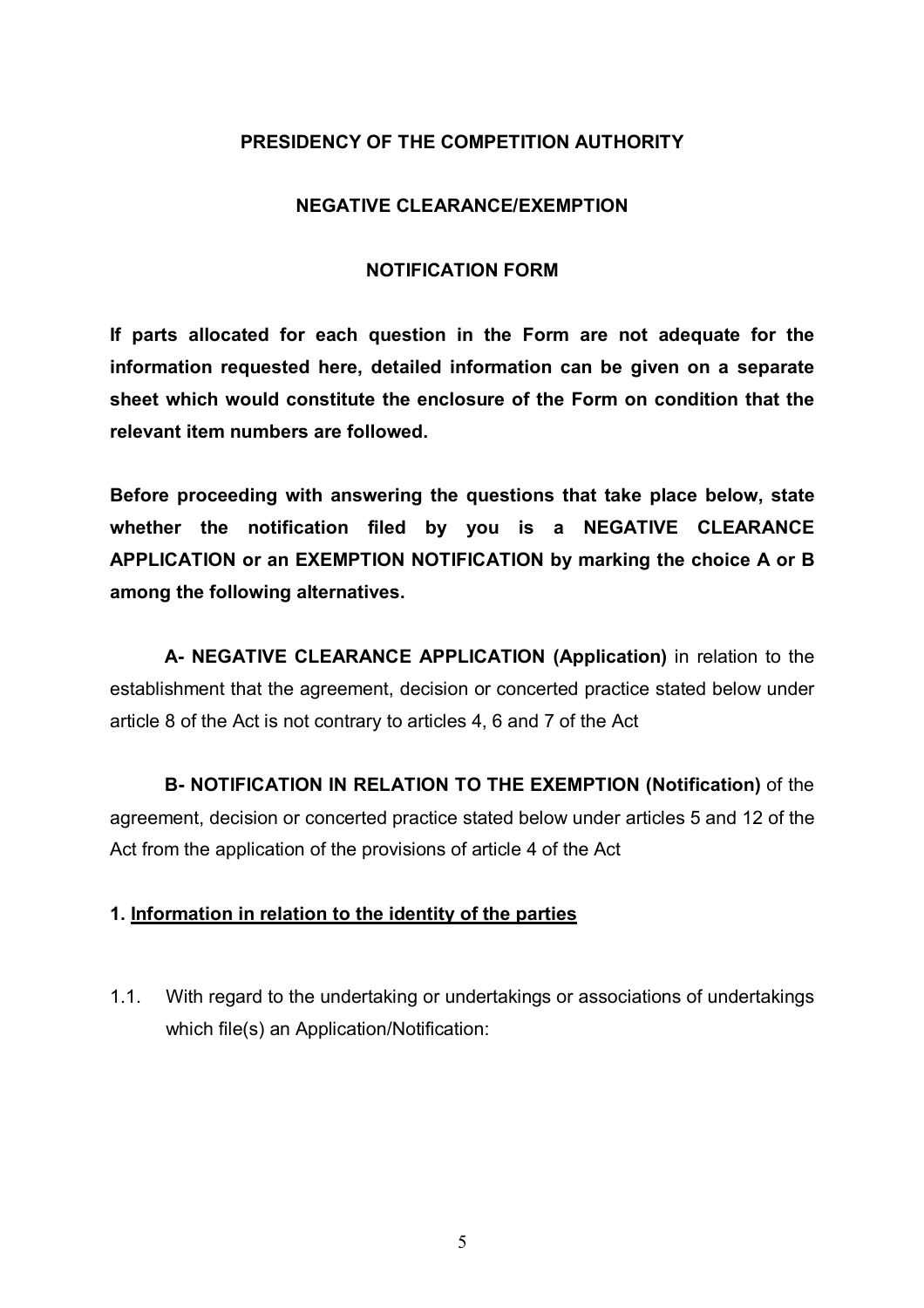| <b>Name</b><br>-Title | Address | Telephone,<br>Fax<br>Numbers,<br>Web<br><b>Addresses</b> | <b>Capital</b><br><b>Distribution</b><br>(%) | <b>Members</b><br>of the<br>Board of<br><b>Directors</b> | Members of<br>the<br>Supervisory<br><b>Board</b> | Name,<br>authorized<br>persons,<br>contact<br>information of<br>the<br>associations<br>of<br>undertakings<br>(chamber,<br>society etc.)<br>where they<br>are a<br>member |
|-----------------------|---------|----------------------------------------------------------|----------------------------------------------|----------------------------------------------------------|--------------------------------------------------|--------------------------------------------------------------------------------------------------------------------------------------------------------------------------|
|                       |         |                                                          |                                              |                                                          |                                                  |                                                                                                                                                                          |

1.2. In cases where the Application/Notification is filed by a representative:

| Name and Surname of<br>the Representative | <b>Address</b> | <b>Telephone and Fax</b><br><b>Numbers, E-Mail</b><br>address |
|-------------------------------------------|----------------|---------------------------------------------------------------|
|                                           |                |                                                               |

1.3. With regard to the undertakings that are party to the agreement or fall under the decision or participate in the concerted practice which is the subject of the Application/Notification:

| <b>Name-Title</b> | <b>Address</b> | <b>Areas of Activity</b> |
|-------------------|----------------|--------------------------|
|                   |                |                          |
|                   |                |                          |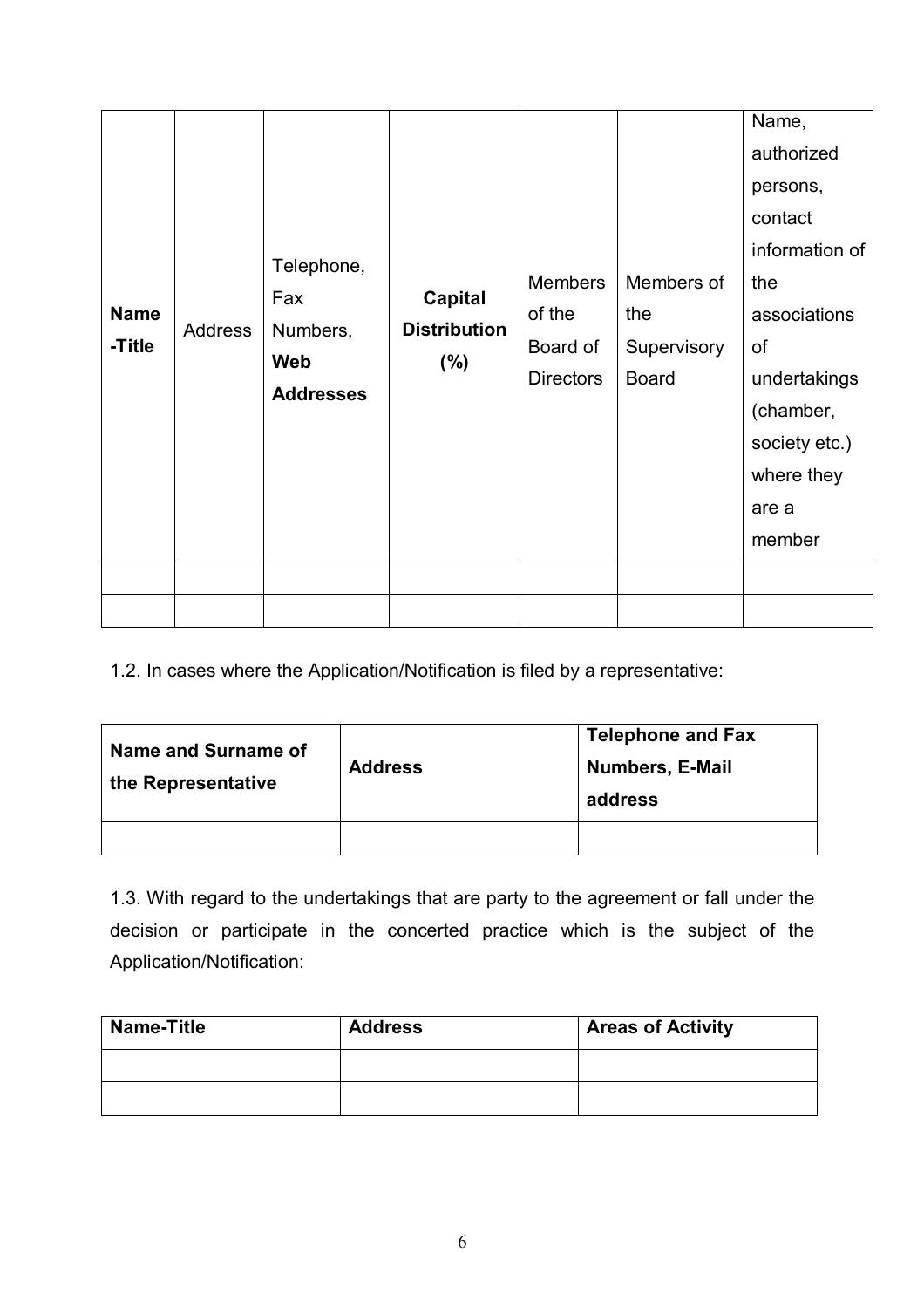1.4. With regard to an officer, who can be contacted if required, of the undertakings that file the Application/Notification and that are party to the agreement or fall under the decision or participate in the concerted practice which is the subject of the Application/Notification:

| Name-Title of<br>the<br><b>Undertaking</b> | Name and<br><b>Surname of</b><br>the Officer | <b>Position of</b><br>the Officer | <b>Address</b> | <b>Telephone</b><br>and Fax<br>Numbers, E-<br><b>Mail address</b> |
|--------------------------------------------|----------------------------------------------|-----------------------------------|----------------|-------------------------------------------------------------------|
|                                            |                                              |                                   |                |                                                                   |
|                                            |                                              |                                   |                |                                                                   |

1.5. Information in relation to the group of affiliation

*For purposes of this form, group relationship expresses the cases where an undertaking – owns more than half of the capital or commercial property of another undertaking or – is authorized to use more than half of the voting rights of another undertaking or – has the authority to appoint more than half of the members of the board of directors, supervisory board or bodies legally representing the undertaking or – has the right to manage/control activities of another undertaking by any means.*

If the undertaking or undertakings that are party to the agreement or fall under the decision or participate in the concerted practice which is the subject of the Application/Notification is/are affiliated with any group of companies, with regard to this group: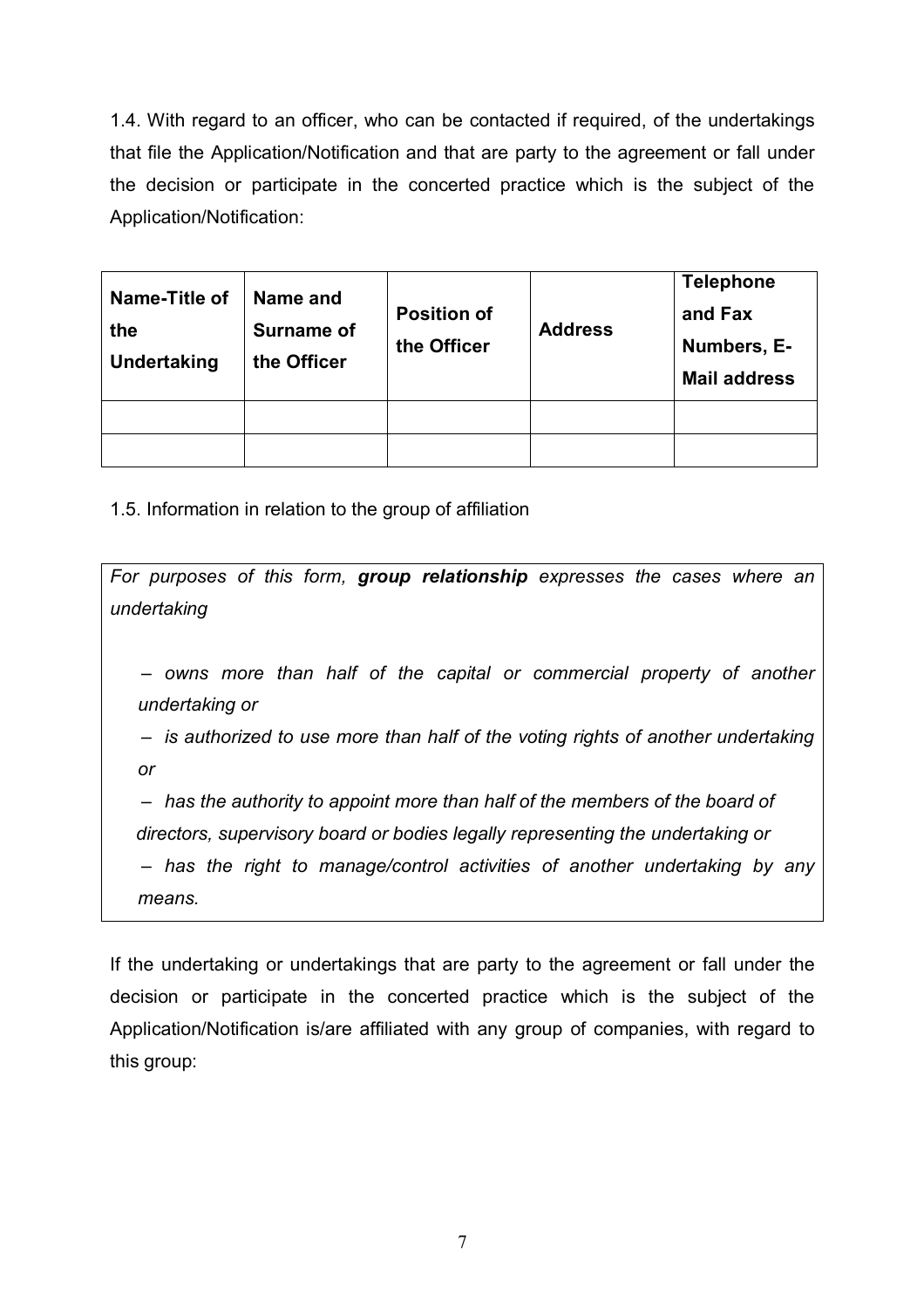| <b>Name-Title</b> | <b>Sector(s) of Operation</b> | <b>Turnover</b> |
|-------------------|-------------------------------|-----------------|
|                   |                               |                 |
|                   |                               |                 |

# **2. Information in relation to the agreement, decision or concerted practice**

2.1. State the nature, scope and goals of the agreement, decision or concerted practice which is the subject of the Application/Notification and is enclosed with this Form.

2.2. Does the agreement, decision or concerted practice which is the subject of the Application/Notification have provisions or effects that may hinder, because of this agreement, decision or concerted practice, those who are party to this agreement or fall under this decision or participate in this concerted practice from taking their commercial decisions freely as to issues such as for example

*–* purchasing or selling prices, discounts or other trade conditions,

*–* quantity of goods to be produced or distributed or services to be offered,

*–* technical development or investments,

*–* selection of markets or sources of supply,

*–* purchases to be made from third persons, or sales to be made to third persons,

*–* whether similar terms are applied for the supply of equivalent goods or services.

State in detail such provisions and their potential effects according to you.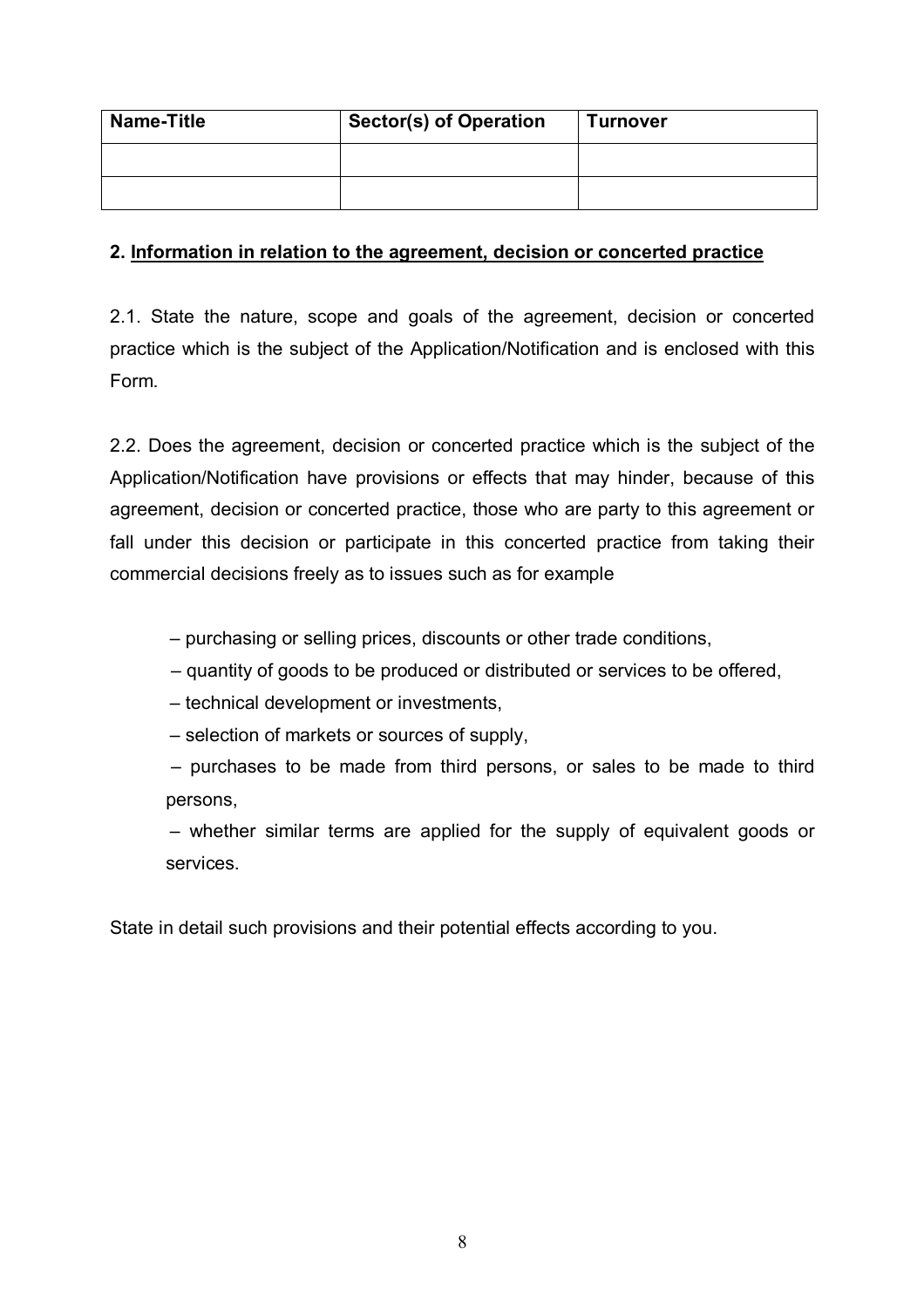# **3. Information in relation to the relevant market**

*The relevant market is made up of the relevant product market and the relevant geographical market.*

*The relevant product market is made up of the entire goods and/or services which are deemed by the consumer as interchangeable or substitutable in respect of characteristics, prices and intended uses of products.*

*The below-listed factors can be taken into consideration in determining the relevant product market:*

*– the degree of physical similarity between the products in question,*

 *– intended uses of products,*

*– price differences between two products,*

*– the cost for switching from one product to the other in terms of producers or consumers,*

*– consumer preferences.*

*The relevant geographical market are those regions where the relevant undertakings operate in the demand and supply of their goods or services, where conditions of competition are adequately homogenous and which particularly can be differentiated from the neighbouring regions because conditions of competition are appreciably different than those regions.*

*The below-listed factors can be taken into consideration in determining the relevant geographical market:*

 *– the structure and qualities of the products in question,*

 *– the existence of barriers to entry or consumer preferences,*

 *– appreciable differences in market shares of undertakings or significant price differences between the neighbouring regions,* 

 *– transport costs.*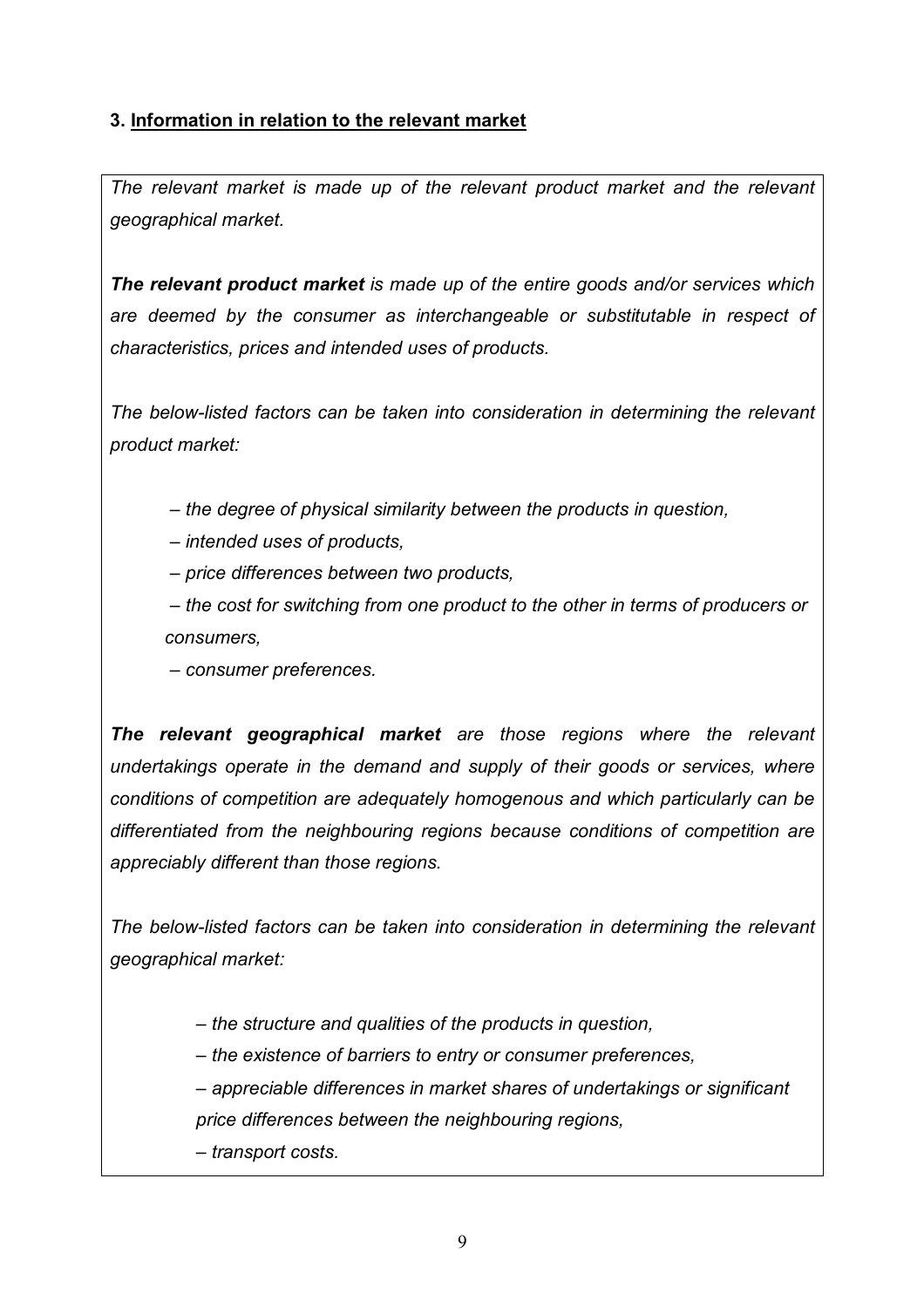3.1. In the light of the above information, define *the relevant product market or markets* where the agreement, decision or concerted practice which is the subject of the application/notification is effective and which you think the Board should take as the basis when assessing this Application/Notification. In responses to be given, it should be stated how the factors included above are taken into consideration. Besides the relevant product market or markets, list the goods and services which you think would be directly or indirectly affected from the agreement, decision or concerted practice which is the subject of the application/notification.

\_\_\_\_\_\_\_\_\_\_\_\_\_\_\_\_\_\_\_\_\_\_\_\_\_\_\_\_\_\_\_\_\_\_\_\_\_\_\_\_\_\_\_\_\_\_\_\_\_\_\_\_\_\_\_\_\_\_\_\_\_\_\_\_\_\_\_

\_\_\_\_\_\_\_\_\_\_\_\_\_\_\_\_\_\_\_\_\_\_\_\_\_\_\_\_\_\_\_\_\_\_\_\_\_\_\_\_\_\_\_\_\_\_\_\_\_\_\_\_\_\_\_\_\_\_\_\_\_\_\_\_\_\_\_

\_\_\_\_\_\_\_\_\_\_\_\_\_\_\_\_\_\_\_\_\_\_\_\_\_\_\_\_\_\_\_\_\_\_\_\_\_\_\_\_\_\_\_\_\_\_\_\_\_\_\_\_\_\_\_\_\_\_\_\_\_\_\_\_\_\_\_

3.2. Define *the relevant geographical market or markets* where the agreement, decision and concerted practice which is the subject of the Application/Notification is effective and which you think the Board should take as the basis when assessing this Application/Notification. In responses to be given, it should be stated how the factors included above are taken into consideration.

\_\_\_\_\_\_\_\_\_\_\_\_\_\_\_\_\_\_\_\_\_\_\_\_\_\_\_\_\_\_\_\_\_\_\_\_\_\_\_\_\_\_\_\_\_\_\_\_\_\_\_\_\_\_\_\_\_\_\_\_\_\_\_\_\_\_\_

\_\_\_\_\_\_\_\_\_\_\_\_\_\_\_\_\_\_\_\_\_\_\_\_\_\_\_\_\_\_\_\_\_\_\_\_\_\_\_\_\_\_\_\_\_\_\_\_\_\_\_\_\_\_\_\_\_\_\_\_\_\_\_\_\_\_\_

\_\_\_\_\_\_\_\_\_\_\_\_\_\_\_\_\_\_\_\_\_\_\_\_\_\_\_\_\_\_\_\_\_\_\_\_\_\_\_\_\_\_\_\_\_\_\_\_\_\_\_\_\_\_\_\_\_\_\_\_\_\_\_\_\_\_\_

3.3. For each party to the agreement, decision or concerted practice which is the subject of the Application/Notification, state all the other undertakings which are affiliated with the same group and which operate in the above-mentioned relevant product market and also in the lower and upper markets of this market.

 $\_$ 

 $\_$ 

 $\_$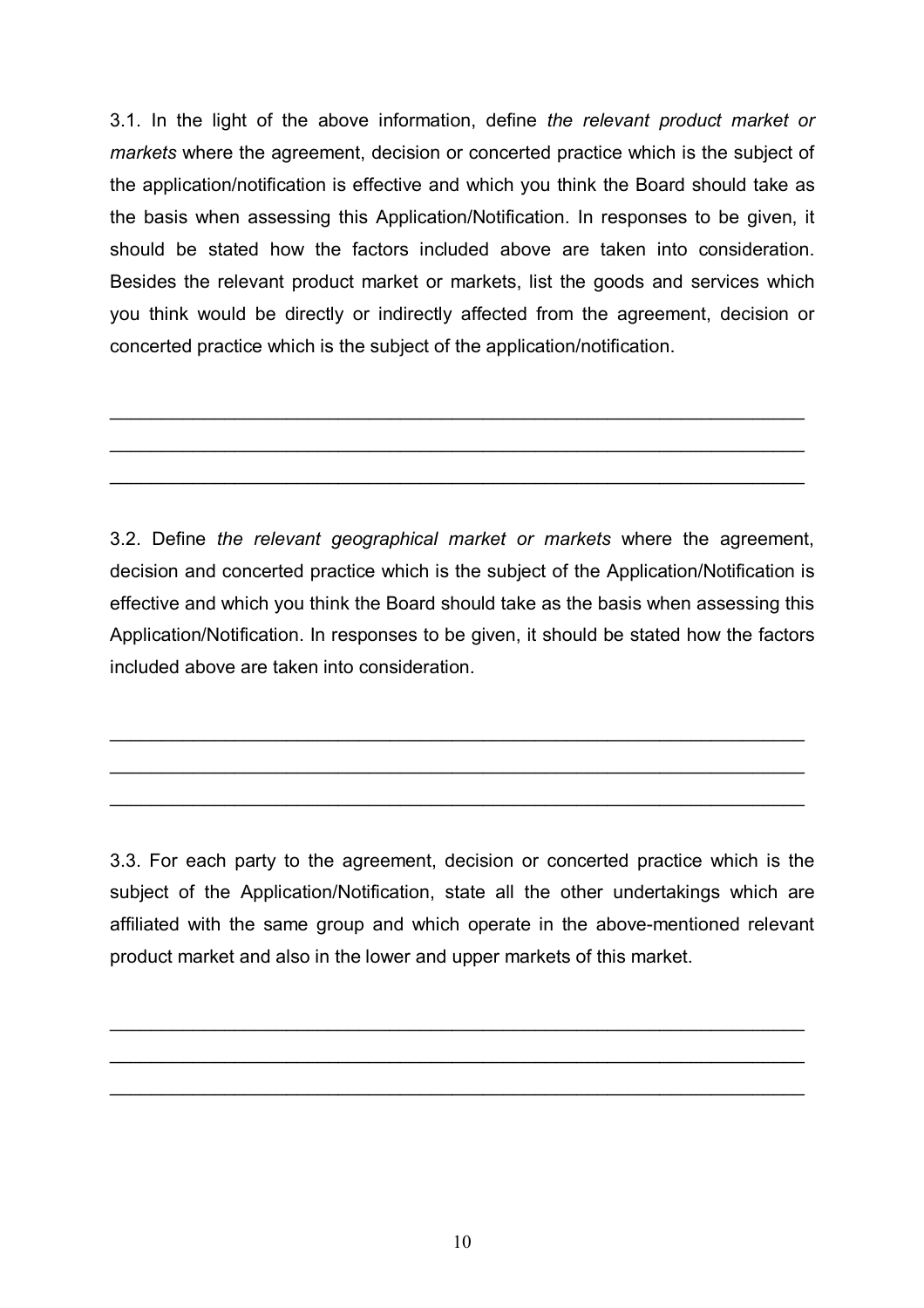# **4. Information in relation to the parties, competitors and customers in the relevant product market**

*(In responses to be given to the questions that take place in this part, not only the undertakings which are party to the agreement, decision or concerted practice but also the group with which these undertakings are affiliated shall be taken into consideration.)*

4.1. With regard to the relevant product market/markets you determined in 3.1. above, state the market shares that the groups with which the parties are affiliated possess in the relevant geographical market in the last three years. (*For responses in this part, market shares can be calculated by taking into consideration the sales value (in YTL-New Turkish Lira) or sales amount. Total market size in terms of the sales value (in YTL) or sales amount used in the calculation of market share, and sales values (in YTL) or sales amounts of each party within such size should be provided. Sources of such information (for example, official statistics, studies of independent research companies, estimations etc.) should also be stated, and copies of the relevant pages of these sources should be provided as well.)*

4.2. With regard to the five largest competitors of the parties in the entire relevant market/markets:

| <b>Name-Title</b> | <b>Address</b> | <b>Telephone</b><br>and Fax<br><b>Numbers</b> | Name and<br><b>Surname of</b><br><b>Its Officer</b> | <b>Market Share</b><br>in the Entire<br><b>Relevant</b><br><b>Markets</b> |
|-------------------|----------------|-----------------------------------------------|-----------------------------------------------------|---------------------------------------------------------------------------|
|                   |                |                                               |                                                     |                                                                           |
|                   |                |                                               |                                                     |                                                                           |
|                   |                |                                               |                                                     |                                                                           |
|                   |                |                                               |                                                     |                                                                           |
|                   |                |                                               |                                                     |                                                                           |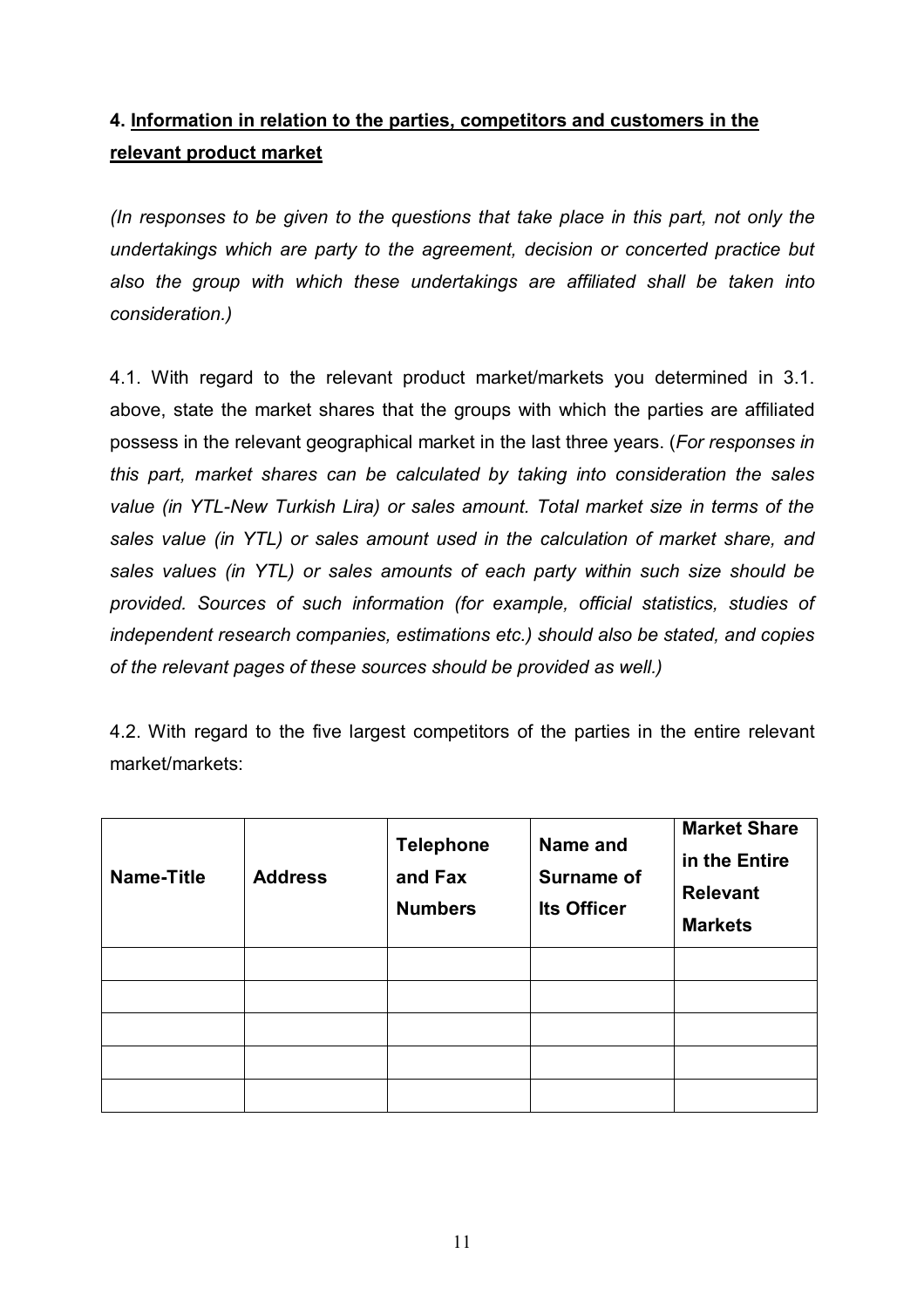*(When providing market shares of competitors, sources of such information (for example, official statistics, studies of independent research companies, estimations etc.) should also be stated, and copies of the relevant pages of the sources from which the information is derived should be provided as well.)*

4.3. With regard to the five largest customers of each party in the entire relevant market/markets:

| <b>Name-Title</b> | <b>Address</b> | <b>Telephone and</b><br><b>Fax Numbers</b> | Name and<br><b>Surname of Its</b><br><b>Officer</b> |
|-------------------|----------------|--------------------------------------------|-----------------------------------------------------|
|                   |                |                                            |                                                     |
|                   |                |                                            |                                                     |
|                   |                |                                            |                                                     |
|                   |                |                                            |                                                     |

# **5. Information in relation to the conditions of market entry and potential competition**

5.1. What are the factors that affect entry to the relevant product market/markets? In other words, what are the barriers that hold back undertakings which do not already produce the products in the relevant product market or markets from entering this market/these markets? When giving a response to this question, the following factors should be taken into consideration insofar as it is appropriate:

- Legal barriers to entry (requirement to obtain authorization, obligation to comply with particular standards, legal or regulatory controls etc.)
- Facilities to provide raw material,
- The nature and duration of supply and distribution agreements in the market,
- The importance of research and development activities in the market, particularly the importance of patent, know-how and the other rights and licences as to such rights,
- The existence of economies of scale/scope in the market,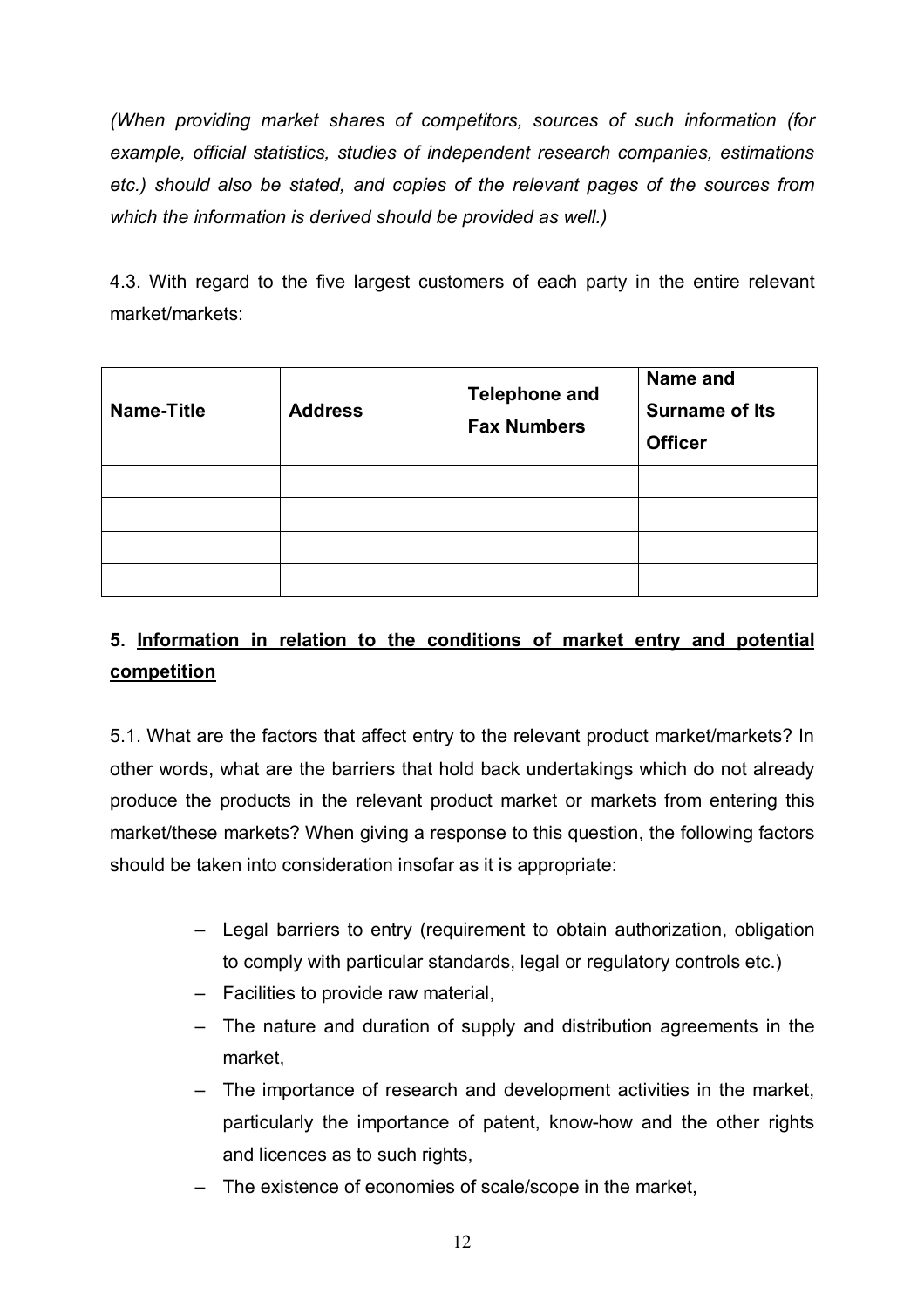- The total cost of entering the market as a significant competitor (investment, research and development, the setting up of a distribution system, advertisement costs etc.)
- Installed capacity and capacity usage rates.

5.2. What are the factors that affect entry to the relevant geographical market/markets? In other words, what are the factors that hold back undertakings which already produce and/or market the relevant product outside the relevant geographical market/markets from entering the relevant geographical market/markets? When giving a response to this question, the following factors should be taken into consideration insofar as it is appropriate:

- Transport costs,
- The adequacy of the existing facilities for distribution and retail,
- Legal trade barriers such as tariff, quota and import ban,
- Specifications or technical requirements,
- Procedures for purchase and supply of goods,
- Consumer preferences directed at the existing brands or products.

5.3. Within the last three years, has there been an undertaking that newly entered the relevant market? If so, state the name, address, telephone and fax numbers and estimated market shares in the relevant market/markets, together with the name and surname of an officer, who can be contacted when required, of this undertaking.

# **6. Information in relation to the grounds of the Application/Notification**

6.1. If you are filing a Negative Clearance Application, according to you in what terms or because of which provision of it does the agreement, decision or concerted practice which is the subject of the Application require to be examined in respect of the Act? Explain with its reasons whether the agreement, concerted practice or decision which is the subject of the Application bears the object of directly or indirectly preventing, distorting or restricting competition in a particular market for goods or services, or whether it gives rise or has the nature of giving rise to such effect, or whether it is in question for your undertaking to abuse its dominant position.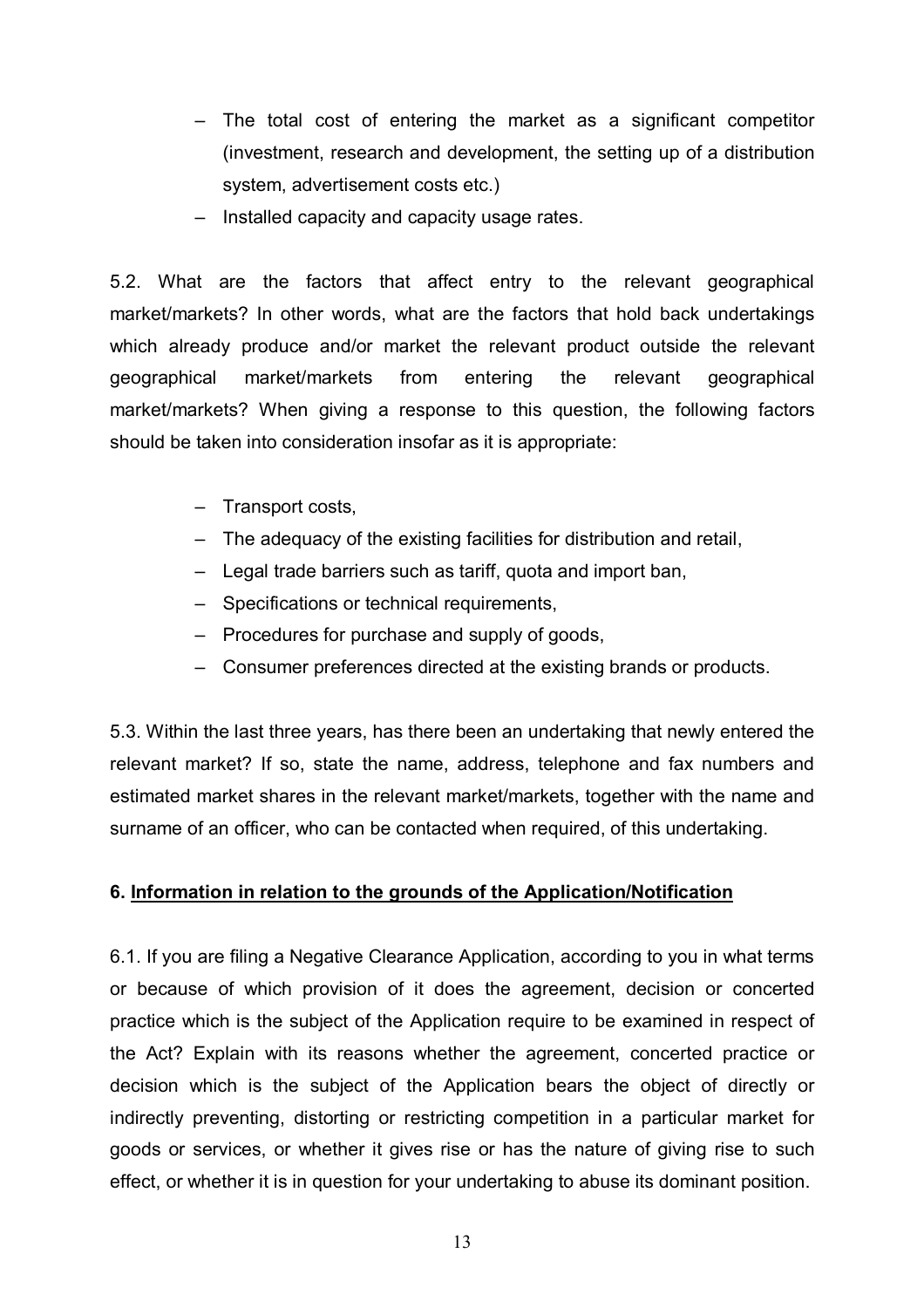6.2. If you are filing a Notification for Exemption, explain in the light of the following questions those reasons that would require according to you that an exemption be granted to the agreement, decision or concerted practice which is the subject of the **Notification** 

- 6.2.1. State in what terms the agreement, decision or concerted practice ensures or would ensure new development and improvement or economic or technical development in the production or distribution of goods and the offering of services. Explain particularly how these favourable effects emerge or would emerge. It is required that studies made by the parties as to such favourable effects be enclosed with the Notification.
- 6.2.2. Explain how the consumer benefits or would benefit from developments and improvements that result or would result.
- 6.2.3. Explain why competition is not or would not be eliminated in a substantial part of the relevant market.

6.3. In case your application for Negative Clearance is rejected by the Board, do you have a request that your application be considered as a notification for exemption?

6.4. Explain the other issues you would like to state about the agreement, decision or concerted practice which is the subject of the Application/Notification.

# **7. Information as to the enclosures of the Application/Notification**

In addition to the information that takes place above,

7.1. The Parties shall enclose with this Application/Notification the copy of the signed final version of the agreement or decision which is the subject of the Application/Notification together with its enclosures, or the definition of the concerted practice. (*In cases such as where a provider makes sample vertical agreements of a particular type with a large number of distributors that take place in the distribution system set up by him, it is sufficient to enclose the copy of the agreement signed*